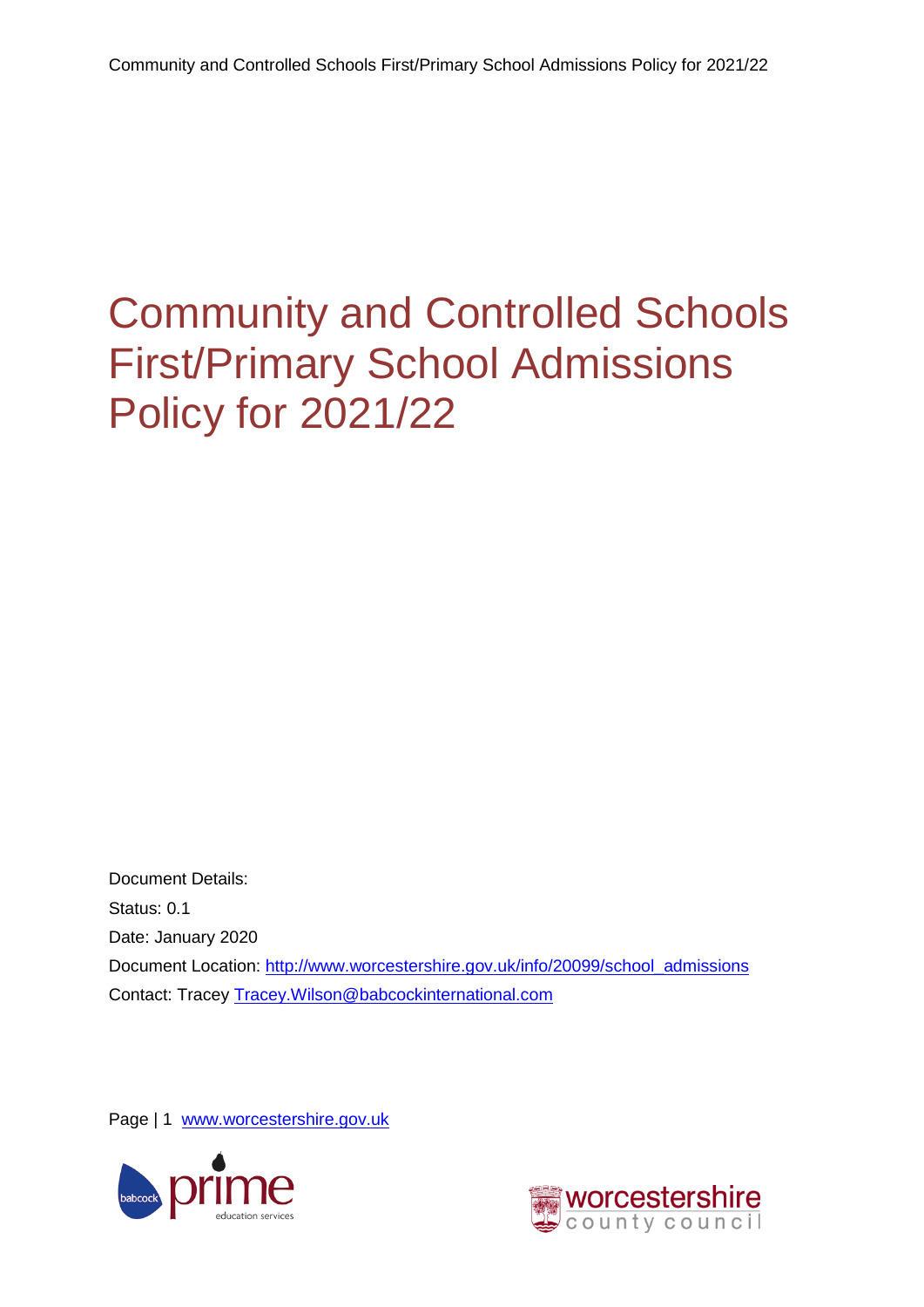### <span id="page-1-0"></span>**Contents**

| Community and Controlled Schools First/Primary School Admissions Policy for 2021/221 |  |
|--------------------------------------------------------------------------------------|--|
|                                                                                      |  |
| Admissions Criteria for Community and Voluntary Controlled First/Primary Schools: 3  |  |
|                                                                                      |  |
|                                                                                      |  |
|                                                                                      |  |
|                                                                                      |  |
|                                                                                      |  |
|                                                                                      |  |
|                                                                                      |  |
| The procedure for in-year admissions for Worcestershire residents is as follows;  6  |  |
|                                                                                      |  |
|                                                                                      |  |

Page | 2 [www.worcestershire.gov.uk](http://www.worcestershire.gov.uk/)



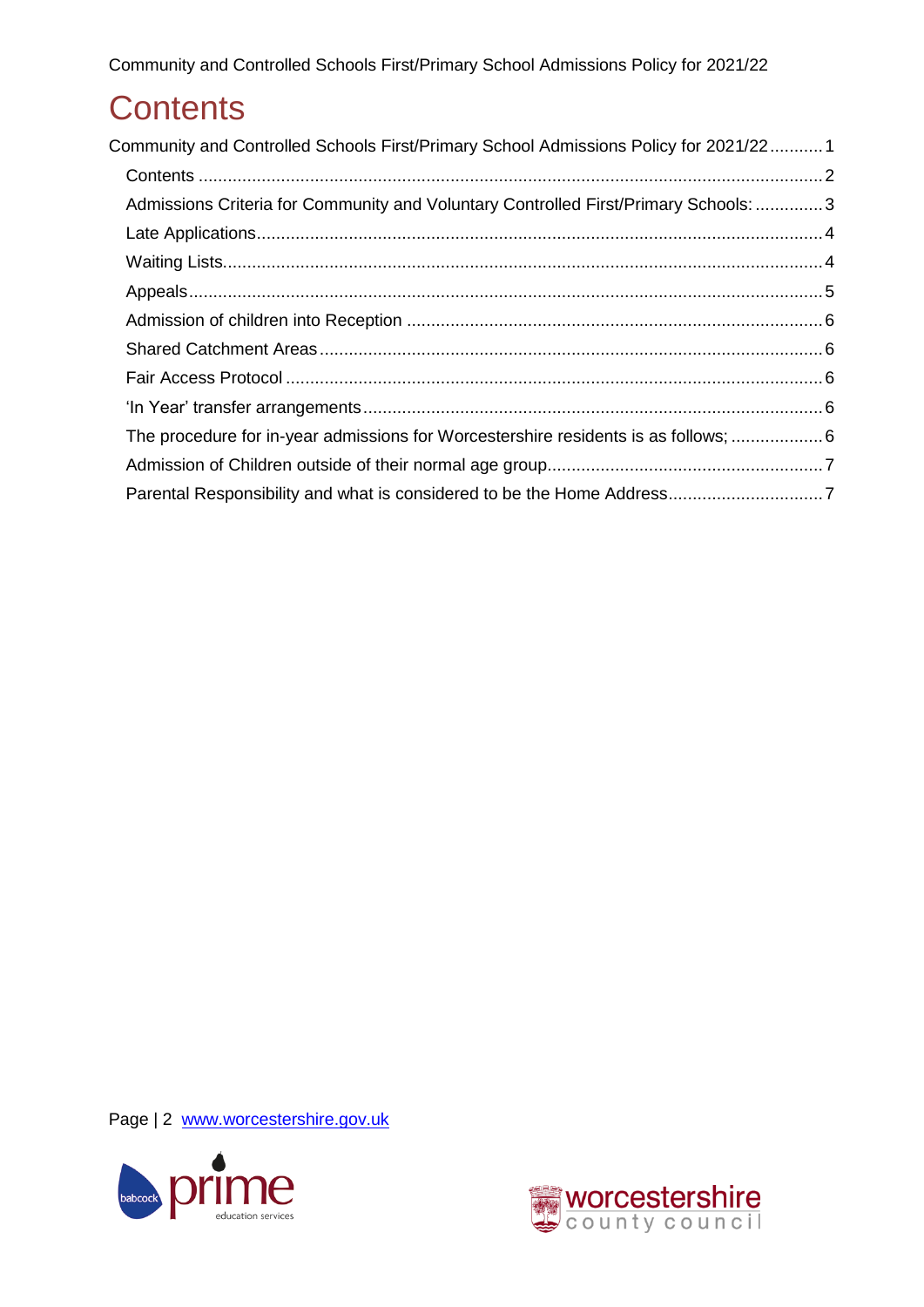#### <span id="page-2-0"></span>Admissions Criteria for Community and Voluntary Controlled First/Primary Schools:

- 1. **\*'Children Looked after** and **previously \*'Children Looked after'**;
- 2. \*\***'Children who have previously been in state care outside of England**, and have ceased to be in state care as a result of being adopted;
- 3. **Siblings** (see below for definition) of pupils attending the school **and** living within the **catchment area** of the school. In order to qualify for a place on the grounds of a sibling attending the school, the sibling must already be attending the school at the time of application and still be attending at the time of admission. Copies of catchment area maps, if required are available from the LA, or can be viewed in schools. To find the catchment school for a postcode visit [School Catchment Search](http://e-services.worcestershire.gov.uk/SchoolSearch/SearchSchools.aspx?Search=Postcode)

In the event of a school catchment area change being approved, pupils who would still have a sibling connection (see below for definition) at the time of admission and who are living at the same address in the previous catchment area for a school, (but not within the revised catchment area), at the time the change was approved will be considered as living within the catchment area.

- 4. Pupils living within the **catchment area** of the school. Copies of catchment area maps, if required are available from the LA, or can be viewed in schools. To find the catchment school for a postcode visit [School Catchment Search](http://e-services.worcestershire.gov.uk/SchoolSearch/SearchSchools.aspx?Search=Postcode) ;
- 5. Pupils living **outside of the catchment area** but who would still have a **sibling** connection (see below for definition) at school at the time of admission. In order to qualify for a place on the grounds of a sibling attending the school, the sibling must already be attending the school at the time of application and still be attending at the time of admission;
- 6. **Children of staff** at the mainstream school, in either of the following circumstances:
	- a) Where that member of staff has been employed for two or more years at the time at which the application for admission is made, or
	- b) the member of staff is recruited to fill a post for which there is a demonstrable skill shortage;
- 7. Pupils who live **nearest** to the school by the shortest **straight line distance**. The measurement will be taken using the GeoCode Points for each property and the GeoCode point for the School. The Local Authority uses a software package called Arcview GIS to determine distance. Ordnance Survey supplies the co-ordinates that are used to plot an address within this system. (In the event of equi-distance applicants, any place will be allocated by random selection (lottery). Someone totally independent of School Admissions will supervise this process).

In accordance with legislation, a child with an Education, Health and Care Plan will be offered a place at the school named in the Plan.

\*'Looked after' means all those currently in the care of a Local Authority or accommodated by a Local Authority under the terms of the Children Act 1989 and children who were previously in the care of or accommodated by a Local Authority but immediately after being looked after, became subject to an adoption, a child arrangements order or special guardianship order.

\*\*'By children previously in state care outside of England', we mean children who have been looked after outside of England by a public authority, a religious organisation or another provider of care whose sole purpose is to benefit society. The care may have been provided in

Page | 3 [www.worcestershire.gov.uk](http://www.worcestershire.gov.uk/)



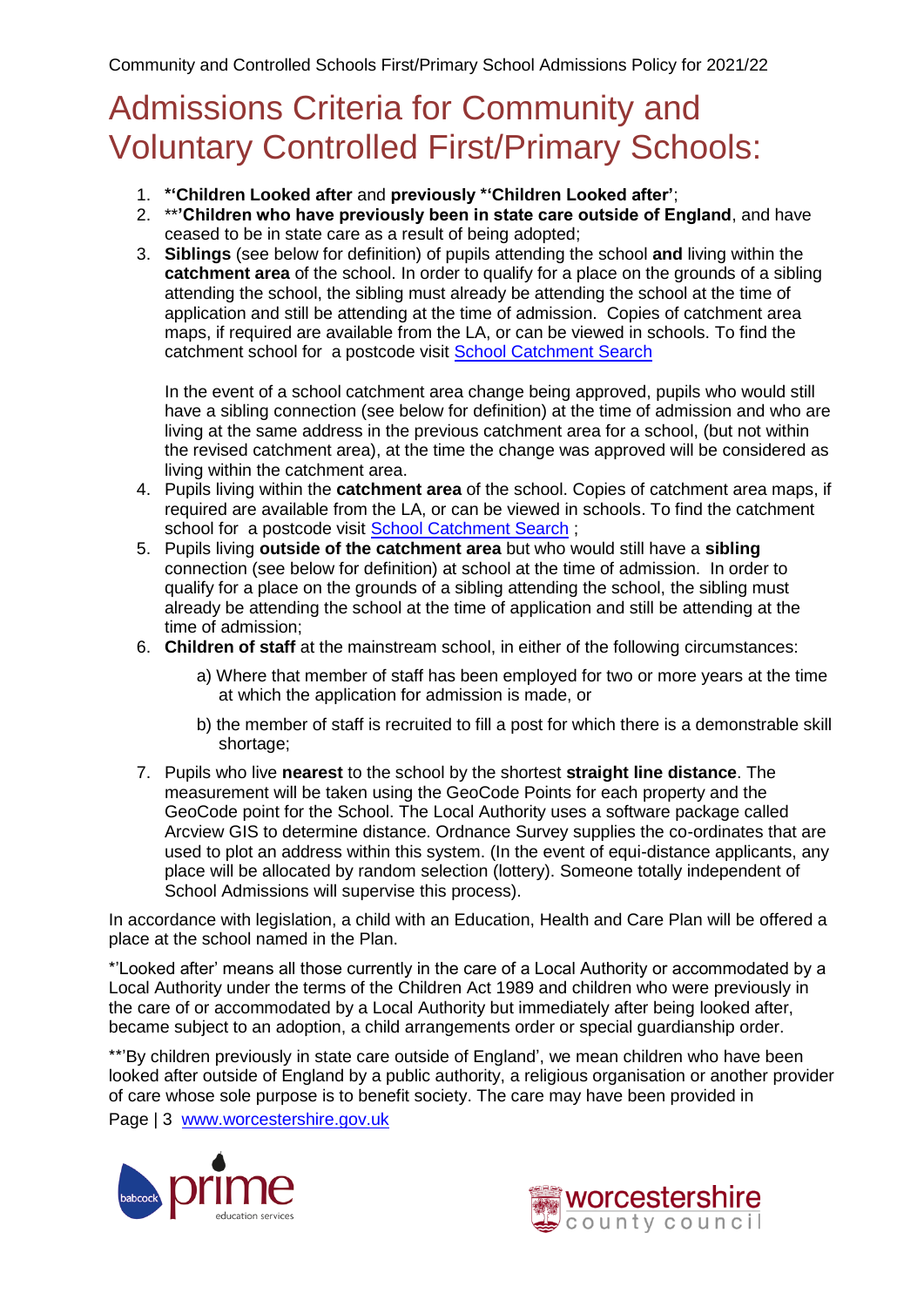orphanages or other settings. Independent supporting evidence will be required to be provided with the application.

Where there are too many applications from within the catchment area, priority within the catchment area will be decided in the following order, i.e. sibling connection then children of staff then according to distance, each assessed as indicated above.

The sibling connection, as well as brother and sister will include half-siblings, adopted children, step-siblings or a child of the parent/carers partner. They must also be living at the same home address. Children who are brought together as a family by a same sex civil partnership and who are living at the same address, are also considered to be siblings.

In the event that one or more but not all children from a multiple birth can be allocated a place(s), all of the children from that multiple birth will be admitted even if this takes the school over PAN. These children are exceptions to the Infant Class Size legislation.

There are a number of additional limited exceptions to the Infant Class Size legislation, including children of UK service personnel admitted outside the normal admissions round, children with statements of special educational needs, looked after children, children with special educational needs who are normally taught in a unit attached to the school, where a procedural error has occurred, children admitted following successful appeal and children admitted outside of the normal admissions round where no other place is available.

### <span id="page-3-0"></span>Late Applications

The Council has agreed in it's co-ordinated scheme to accept late applications, for Community and Voluntary Controlled Schools within Worcestershire, within the time-frame set out in the scheme, and treat them as being on time, only in the following circumstances;

- a) where a family have just moved address, (refer to Information for Parents booklet);
- b) where it is agreed by the School Admissions, that individual circumstances apply and the delay was reasonable given the circumstances of the case;

In each case supporting documentary evidence will be required. In all other circumstances, or if the application is not received until after the date set out in the scheme, late applications will receive a lower priority, and will only be considered after the applications received (or deemed to be) on time.

# <span id="page-3-1"></span>Waiting Lists

Waiting lists for Community and Voluntary Controlled Schools, are maintained by the School Admissions Section, and parents need to apply, in order to be included. The waiting list is ranked in line with the published oversubscription criteria and is maintained until the 31st December 2021. Each child added to that list will require the list to be ranked again in line with the published oversubscription criteria. Parents will need to reapply at the start of the following term if they wish to be included on the new waiting list for that term. Only on receipt of an acknowledgement letter from School Admissions will that child be on the list. Please see the Information for Parents Book for full details on how Waiting Lists are operated.

Page | 4 [www.worcestershire.gov.uk](http://www.worcestershire.gov.uk/)



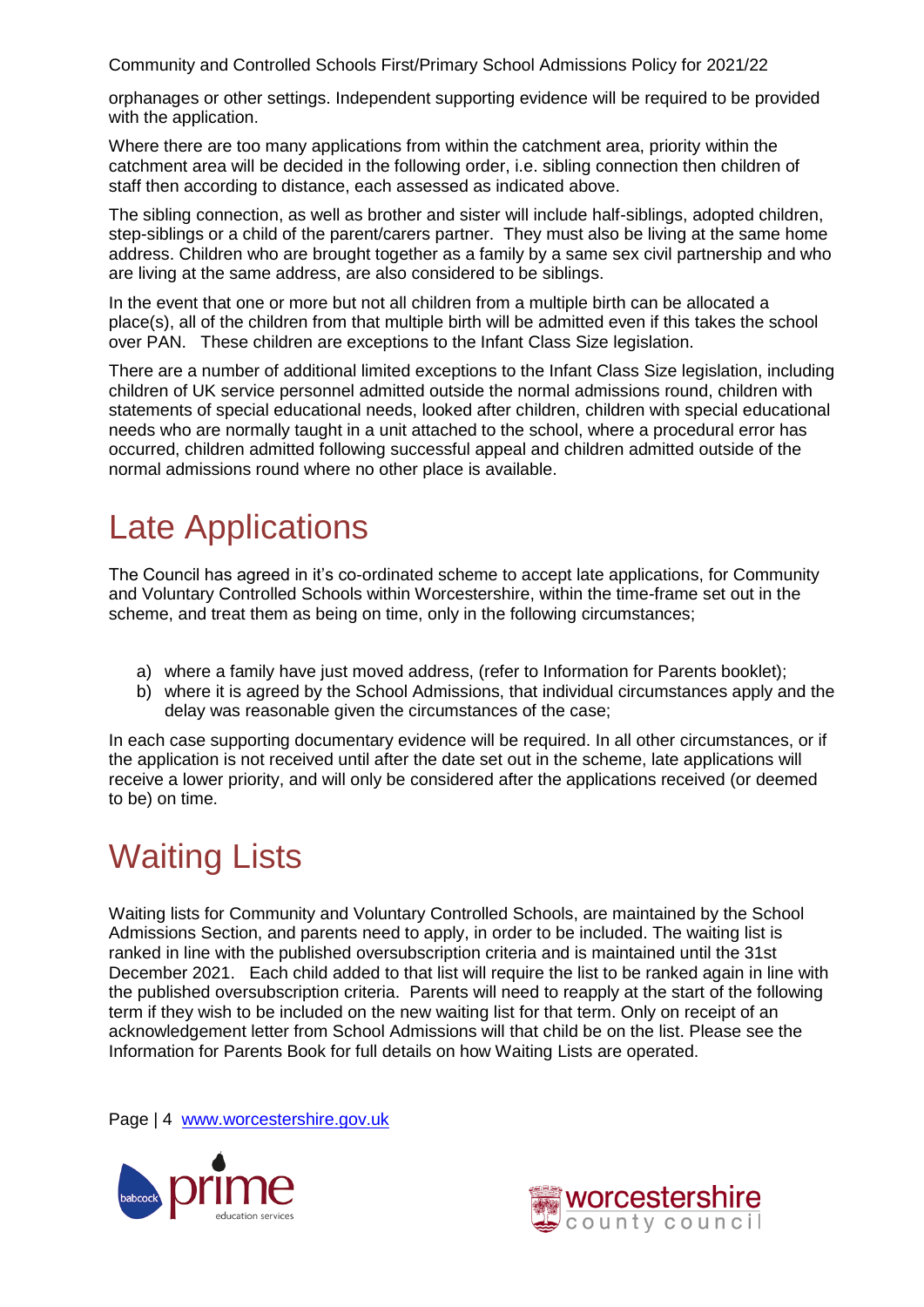# <span id="page-4-0"></span>Appeals

If the parental preference cannot be met, you may, if you wish, appeal against the decision. Appeals by parents, setting out the grounds upon which the appeal is made, should be submitted in writing to School Admissions, by the deadline published on the Worcestershire County Council website at Appealing an Admissions Decision. Appeals are heard by an independent appeal panel and whether your appeal is successful is likely to depend on the merits of your case.

Department for Education (DfE) has suggested that admission authorities should make sure parents understand the nature and severity of the restrictions placed on Appeal Panels, when considering appeals for Key Stage One class size prejudice i.e. would mean the school would have to take qualifying measures (additional accommodation, reorganization or staffing) to comply with the legal duty to limit infant classes to 30 pupils for children in **Reception, Year 1 and Year 2.**

An appeal **WILL BE TURNED DOWN** unless 1 of the 3 clearly defined grounds set out below can be proven:

A) The child would have been offered a place if the admission arrangements (which are published in the "Information for Parents" book) had been properly implemented; or

B) The child would have been offered a place if the arrangements had not been contrary to mandatory provisions in the School Admissions Code and the SSFA 1998; and/or

C) The decision to refuse admission was not one which a \*reasonable admission authority would have made in the circumstances of the case. \*i.e. it was 'beyond the range of responses open to a reasonable decision maker' or 'a decision which is so outrageous in its defiance of logic or of accepted moral standards that no sensible person who had applied his mind to the question could have arrived at it'

To reiterate the Appeal Panel can only consider these three aspects of any Appeal relating to Key Stage One class size prejudice admission. This advice has been given by the DfE to provide you with a more realistic view of the limits imposed on the Appeal Panel, and to avoid any misconceptions you may have concerning the appeal process. In other words your appeal will be lost unless you can prove one of the VERY limited grounds above.

#### **Second Appeal**

The Code of Practice on School Admission Appeals, Section 5 (page 23) covers the issue of second appeals for the same school in the same school year. "Appellants do not have the right to a second appeal for the same school for the same academic year unless, in exceptional circumstances, the admission authority accepts a second application because of a significant and material change in circumstances."

Page | 5 [www.worcestershire.gov.uk](http://www.worcestershire.gov.uk/)



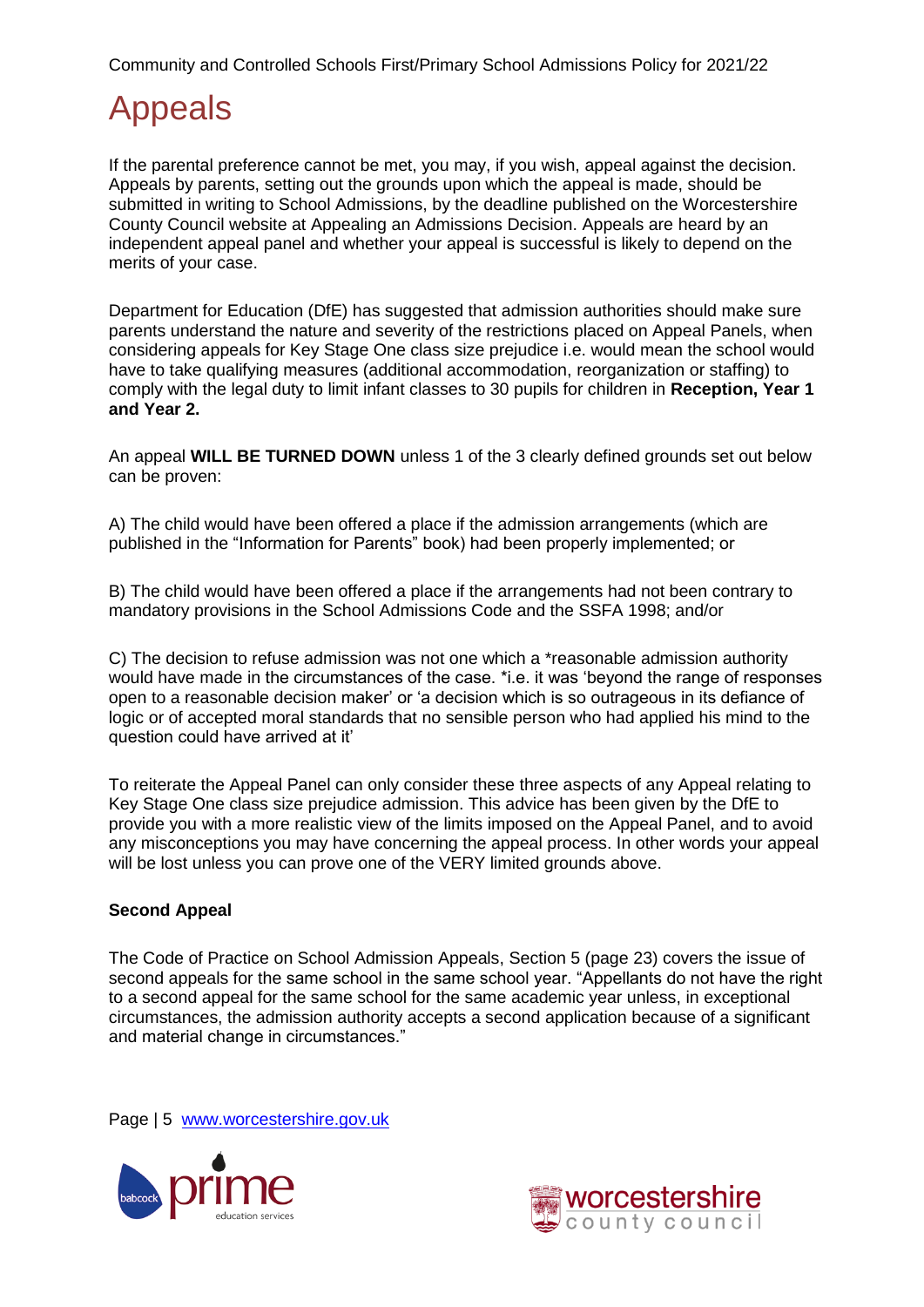#### Admission of children into Reception

Admission authorities must provide for the admission of children in the September following their fourth birthday. Where a place has been offered for a child at a school that child is entitled to a full-time place in the September following their fourth birthday. The child's parents can defer the date their child is admitted but not beyond the point at which they reach compulsory school age, and not beyond the beginning of the final term of the school year for which it was made. Where the parents wish, children may attend part-time until later in the school year, but not beyond the point at which they reach compulsory school age.

# <span id="page-5-0"></span>Shared Catchment Areas

If there is more than one catchment area school and the number of applications for places from within the catchment area for one of those schools exceeds the number of places available, the allocation of places for the shared catchment area will be decided according to the following priorities, in the following sequence:

- 1. pupils who would still have a sibling connection at the school at the time of admission;
- 2. **Children of staff** at the mainstream school, in either of the following circumstances:
	- a) Where that member of staff has been employed for two or more years at the time at which the application for admission is made, or
	- b) the member of staff is recruited to fill a post for which there is a demonstrable skill shortage;
- 3. pupils living nearer to the oversubscribed school than to the alternative school.

If places still exist after consideration of 1 and 2 above, they will then be allocated to other pupils who live nearest to the school by the shortest straight line distance. The measurement will be taken using the GeoCode Points for each property and the GeoCode point for School. The Local Authority uses a software package called Arcview GIS to determine distance. Ordnance Survey supplies the co-ordinates that are used to plot an address within this system. (In the event of equi-distance applicants, any place will be allocated by random selection (lottery). Someone totally independent of School Admissions will supervise this process)."

# <span id="page-5-1"></span>Fair Access Protocol

As part of the [Worcestershire Fair Access Protocol,](http://www.worcestershire.gov.uk/info/20632/school_admissions_policies_and_appeals) all schools with Key Stage 2, 3 and 4 classes can be required to exceed the published admission number to admit pupils covered by the Protocol.

#### <span id="page-5-2"></span>'In Year' transfer arrangements

<span id="page-5-3"></span>The procedure for in-year admissions for Worcestershire residents is as follows;

1. The Authority provides a **common application form (CA1)** for parents to apply for a place at any mainstream school in **Worcestershire**. Once completed, this must be returned to the School Admissions Team.

Page | 6 [www.worcestershire.gov.uk](http://www.worcestershire.gov.uk/)



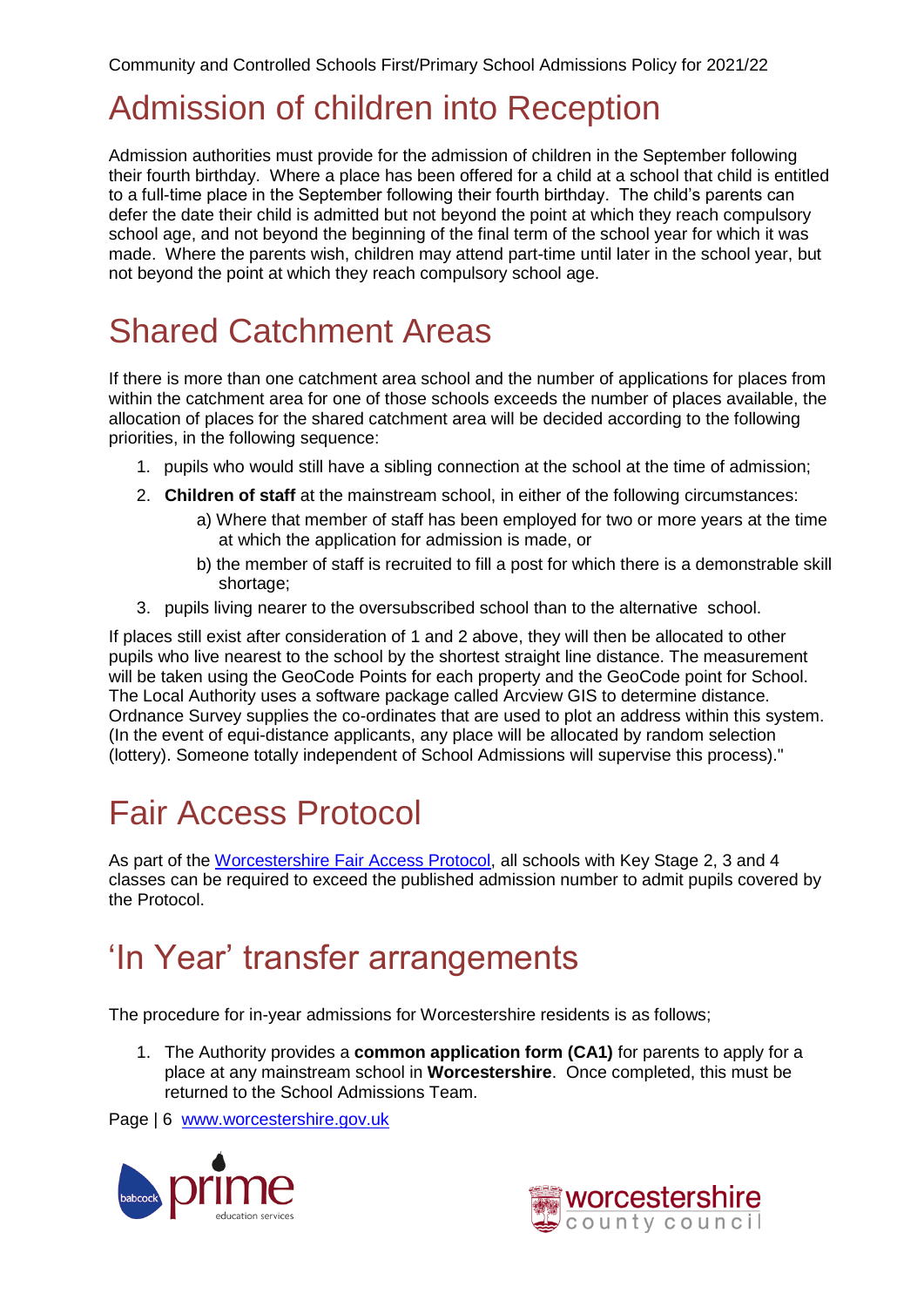- 2. In addition to the **CA1** Form, some Voluntary Aided, Academy, Foundation or Free schools may require parents to fill in a supplementary form which may request information that allows them to apply their oversubscription criteria. If schools use a supplementary form these must be consulted on and published and also available from the Local Authority.
- 3. A supplementary form, where required, must be submitted with the **CA1** form. It will not be regarded as a valid application unless the parent has also completed the **CA1**.
- 4. Applications from parents for schools outside Worcestershire should be made direct contact with the school or the local authority in whose area the school is located to find out how they process in-year applications.
- 5. Parents will be invited to state up to three preferences on the **CA1** for schools in priority order and give reasons for those preferred schools. Preference order is not taken into account when applying admission criteria as the law requires all preferences to be treated equally.
- 6. Where a parent approaches a school directly the parent should be advised to complete a **CA1** and return it to School Admissions.

Parents or carers seeking to transfer to a school need to be aware that they are responsible for ensuring their child continues to receive appropriate education in the interim.

# <span id="page-6-0"></span>Admission of Children outside of their normal age group

Parents may seek a place for their child outside of their normal age group, for example, if the child is gifted and talented or has experienced problems such as ill health, effectively in the year group below or above their chronological age group. In addition, the parents of a summer born child may choose not to send that child to school until the September following their fifth birthday and may request that they are admitted out of their normal age group – to Reception rather than Year 1.

The Local Authority must make the decision based on the circumstances of each case and in the best interests of the child concerned. The Local Authority will request the head teacher of the school to take account of the parent's views; information about the child's academic, social and emotional development; where relevant, their medical history and the views of a medical professional; whether they have previously been educated out of their normal age group; and whether they may naturally have fallen into a lower age group if it were not for being born prematurely in order to reach a decision as to whether or not it is appropriate for the individual child to delay or accelerate their entry into school and be taught outside of their chronological age group.

#### <span id="page-6-1"></span>Parental Responsibility and what is considered to be the Home Address

In the case of Community and Voluntary Controlled schools, home is defined as the only or main permanent residential address, at the closing date for applications, where the child usually resides and which is the usual address of the parent/carer with main responsibility for the child.

Page | 7 [www.worcestershire.gov.uk](http://www.worcestershire.gov.uk/)